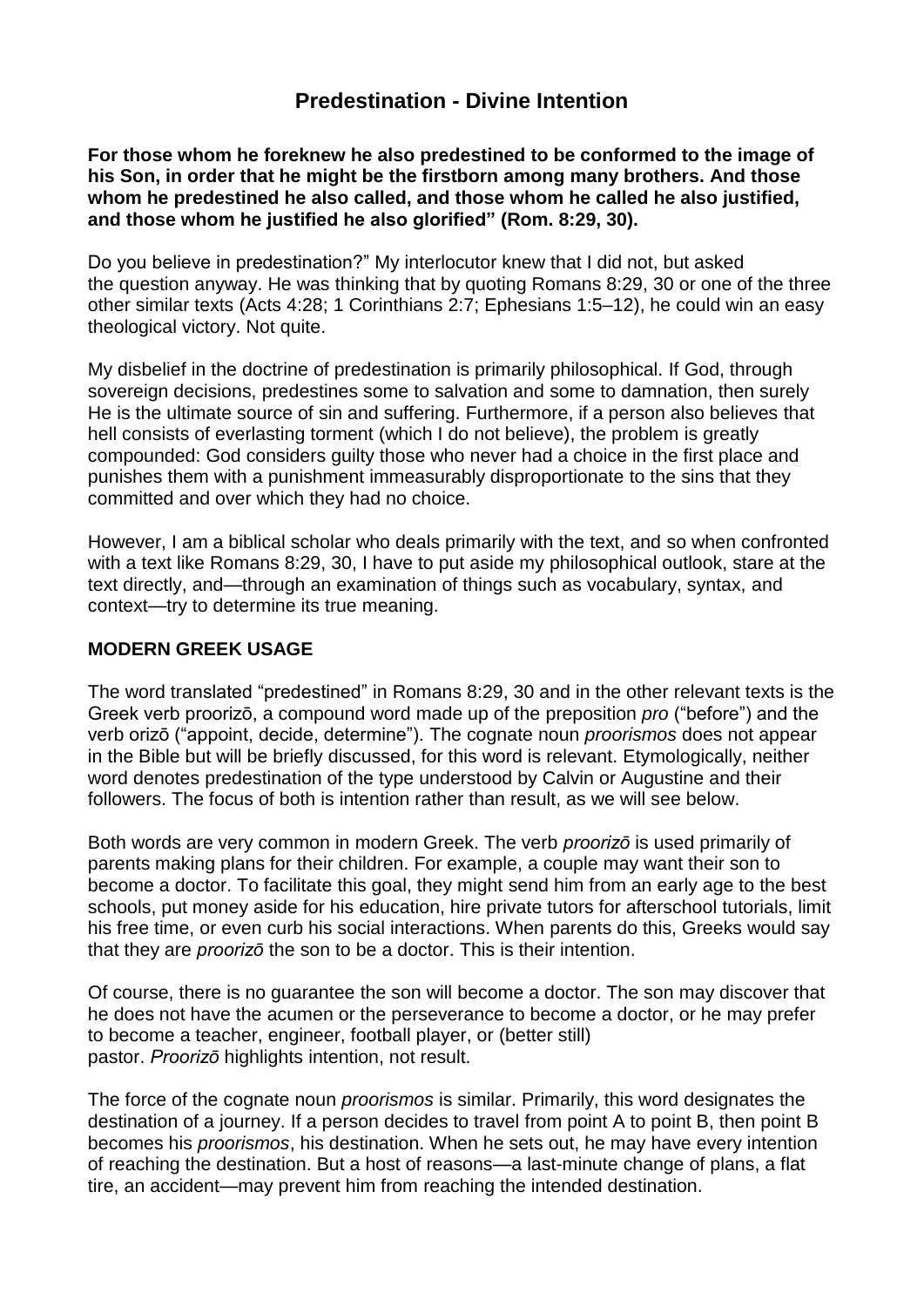Neither the verb *proorizō* nor the noun *proorismos* carries the meaning proposed in the Calvinist doctrine of predestination; rather, both focus on intention. This may explain why there are very few predestinarians in Greece, even among ecclesial bodies, who traditionally believe in predestination.

But to what extent may we use modern Greek to understand biblical Greek? First, *proorizō* and *proorismos* are extremely rare in ancient literature. As such we will be well served to look at their use in more modern times, as we just did; after all, contemporary Greek is a close cognate to biblical Greek. Second, while the Greek language has evolved through the centuries in syntax and grammar, vocabulary has been the least affected aspect of the language. Modern Greek uses much the same vocabulary as biblical Greek and with much the same meaning.

## **ANCIENT GREEK USAGE**

Useful though it may be, we do not need to rely only on modern Greek. Classical Greek concurs with the above picture. We have one clear use in secular Greek, in the writings of the medical doctor Hippocrates (fourth century b.c.), who uses *proorismos* to describe the desired outcome when medication is administered.

Several uses in the writings of the Greek fathers also indicate intention. Origen (third century a.d.) notes that the call of the gospel is the beginning, not the destination (*proorismos*), of the Christian walk. Anastasius (c. a.d. 700) likewise explains, in his rebuttal of predestination, that if there was such a thing as absolute predestination (*propepēgmenos kai ametathētos proorismos*) people who became sick would not call for healing or go to doctors. The very fact that Anastasius uses the words *propepēgmenos kai ametathētos*, meaning "presettled/prehardened and irrevocable," to qualify the word *proorismos* indicates that, both for him and his readers, the word *proorismos* alone did not convey the essence of predestination.

John of Damascus (seventh–eighth centuries a.d.) ties *proorismos* with God's will and foreknowledge and notes specifically that God "does not will evil to happen neither does He force virtue/goodness." This implies that divine *proorismos* is not absolute but allows human choice. Methodius I (ninth century a.d.) uses *proorizō* together with the phrase *proaireseōs anthrōpinēs*, meaning "human will/desire/choice." The fact that the human will, desire, or choice involves divine *proorismos* indicates that no absolute predestination is in view.

We see from the above that the meaning of *proorizō* and *proorismos* has remained constant in Greek from classical times to modern, and that the emphasis is on intention not irrevocable result. We will now see that the syntax also points in the same direction.

## **THE SYNTAX OF INTENTION**

Equally important to vocabulary is syntax. In biblical Greek, when verbs of cognition or volition, such as *proorizō*, appear in the aorist or perfect tenses, they are usually accompanied by an infinitive (e.g., Matt. [13:17;](https://biblia.com/bible/esv/Matt.%2013.17) Luke [15:16;](https://biblia.com/bible/esv/Luke%2015.16) [Acts](https://biblia.com/bible/esv/Acts%204.28) [4:28;](https://biblia.com/bible/esv/Acts%204.28) [21:25;](https://biblia.com/bible/esv/Acts%2021.25) [25:25;](https://biblia.com/bible/esv/Acts%2025.25) [27:1;](https://biblia.com/bible/esv/Acts%2027.1) 1 Cor. [7:31;](https://biblia.com/bible/esv/1%20Cor.%207.31) 2 [Cor.](https://biblia.com/bible/esv/2%20Cor.%202.1) 2:1; [Titus](https://biblia.com/bible/esv/Titus%203.12) 3:12). This is also the case with *proorizō* in at least three cases [\(Acts](https://biblia.com/bible/esv/Acts%204.28) 4:28; [Rom.](https://biblia.com/bible/esv/Rom.%208.29) 8:29; Eph. [1:11,](https://biblia.com/bible/esv/Eph.%201.11) [12\)](https://biblia.com/bible/esv/Eph%201.12).

In both classical and biblical Greek, the infinitive is habitually used to indicate intention or result. While the notion of result might suggest that predestination could be in view, this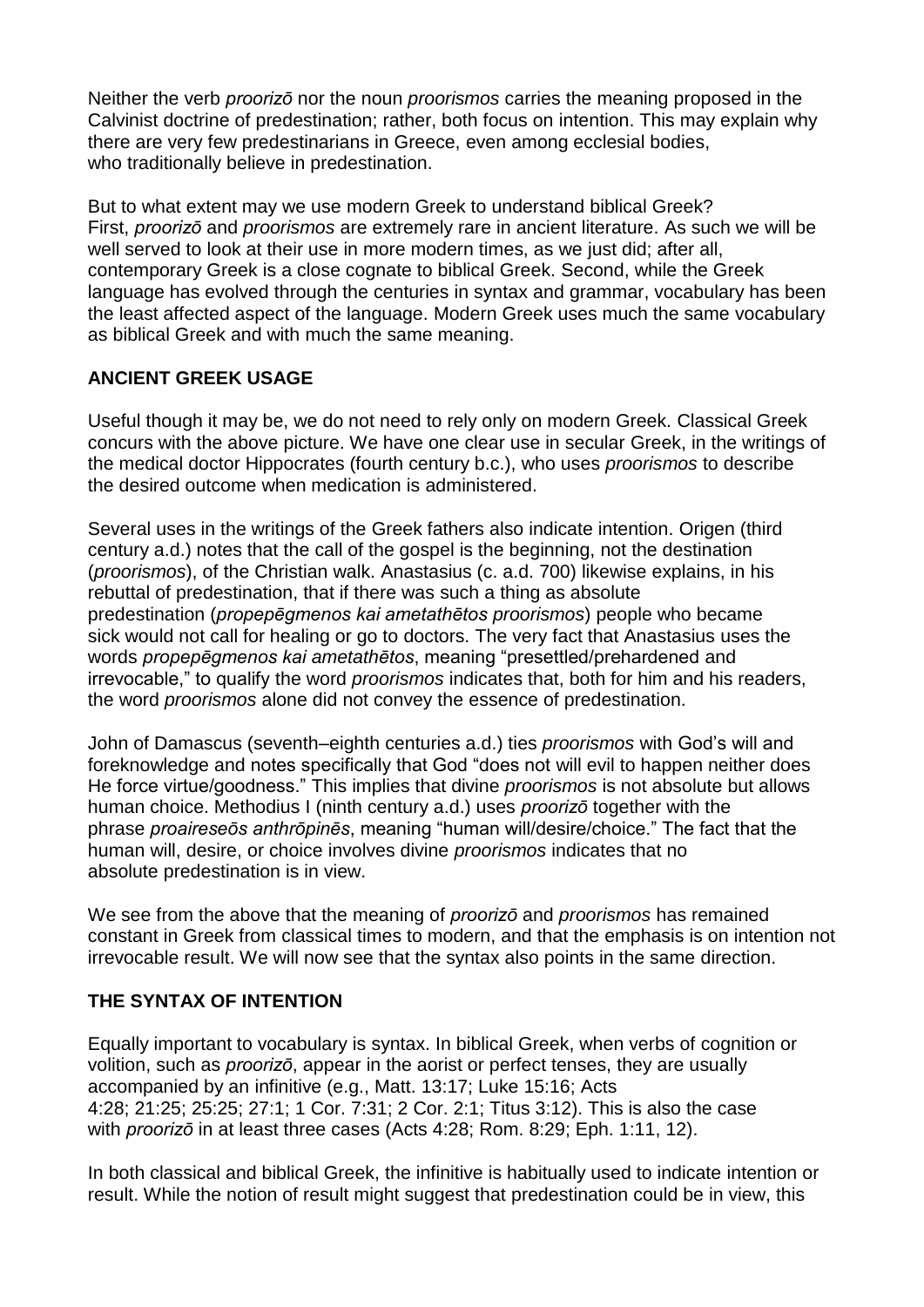is not so. When the action in view is still in the future, the infinitive designates intended result. Indeed, in the development of the Greek language, the use of the infinitive slowly subsided, and verbs of volition began, instead, to take a subjunctive. The subjunctive is a mood of potentiality in contrast to the indicative, which more solidly establishes reality. This is indicated also in English by renderings of volition verbs such as "decided to," "determined to," and "wanted to."

That potentiality is the most natural accompaniment to verbs of volition is self-evident. When I say that I have decided to do something or want to do something, the implication is that the decision or desire, though firmly established in my mind, must yet await its realization in practice. I have decided to do something; whether I get the opportunity to carry it out remains to be seen.

In the transition from classical to biblical Greek, the infinitive was sometimes replaced by a prepositional phrase. With regard to the use of *proorizō* in the New Testament (NT), we see that four times the verb is accompanied by a prepositional phrase. In [Romans](https://biblia.com/bible/esv/Rom%208.29) 8:29, *proorizō* is followed by *eis to einai auton* ("so that He might become"); in 1 [Corinthians](https://biblia.com/bible/esv/1%20Cor%202.7) 2:7, *eis doxan ēmōn* ("for our glory"); in [Ephesians](https://biblia.com/bible/esv/Eph%201.5) 1:5, *eis huiothesian* ("for adoption"); in [Ephesians](https://biblia.com/bible/esv/Eph%201.11) 1:11, [12,](https://biblia.com/bible/esv/Ephesians%201.12) *eis to einai ēmas* ("so that we might be"). The preposition *eis* may indicate geographical or chronological movement or intent. Since *proorizō* does not deal with time or geography,

the first two options are out. The only use of the preposition *eis* that fits is intent. Moreover, in two of the four verses [\(Rom.](https://biblia.com/bible/esv/Rom.%208.29) 8:29; Eph. [1:11,](https://biblia.com/bible/esv/Eph.%201.11) [12\)](https://biblia.com/bible/esv/Eph%201.12) where we have a prepositional phrase, we also have the infinitive einai ("to be"). As we already noted, infinitives indicate intent or intended result.

We conclude that the syntax of the verb *proorizō* in the NT clearly and unequivocally indicates divine intention, either through the use of the infinitive with proorizō or through the use of prepositional phrases that indicate intent.

### **THE CONTEXT OF INTENTION**

Last but not least is the evidence from the context. Space does not permit a full contextual discussion of the texts of predestination, but a few points are worth mentioning.

[Acts](https://biblia.com/bible/esv/Acts%204.28) 4:28 records the words of believers after Peter and John had been released from their arrest. At first sight, it appears that the sufferings of Jesus at the hands of Jews and Gentiles was predestined: " 'to do whatever your hand and your plan had predestined [*proōrisen*] to take place.' " But immediately afterward, the believers continue with an entreaty to the Lord for His protection: " 'And now, Lord, look upon their threats and grant to your servants to continue to speak your word with all boldness' " (v. 29).

Why entreat the Lord for protection if all things had been predestined from the beginning? Such an entreaty makes sense only in the context of the battle between good and evil. The disciples know that they can gain victory only if the Lord intervenes on their behalf, and so they entreat Him to do as much.

In 1 [Corinthians](https://biblia.com/bible/esv/1%20Cor%202.1%E2%80%9310) 2:1–10, Paul explains that, when he first came to Corinth, he came in weakness and was filled with fear and trembling (v. 3), possibly because of the relative lack of success in Athens, which had been his previous stop, or perhaps because of the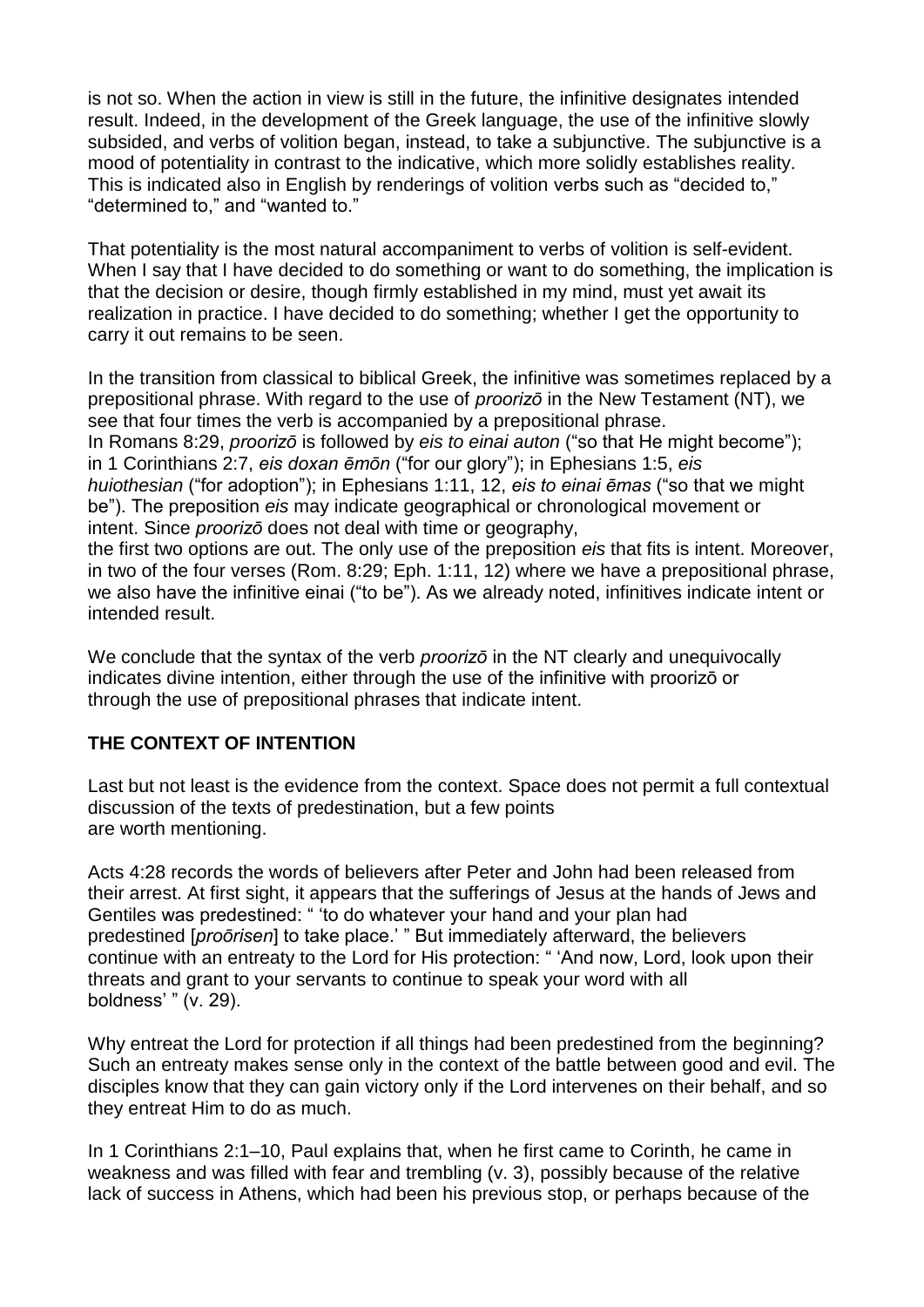notorious reputation of Corinth. In such a context, Paul "decided" (*ekrina*) to know nothing except Jesus Christ and Him crucified (v. 2). Why fear and tremble if everything is predestined? And in what context did Paul "decide" what to preach if all was predestined?

The verb *proōrisen* here applies to the "secret and hidden wisdom of God" (v. 7), the plan of salvation as realized in Christ and His death on the cross. Was the sacrifice of Jesus predestined to happen? We should think very hard before we answer in the affirmative. The sacrifice of Jesus would make the temptation of Satan, " 'All these [kingdoms] I will give you, if you fall down and worship me' " [\(Matt.](https://biblia.com/bible/esv/Matt.%204.9) 4:9), or the taunt of the thieves on the cross, " 'Are you not the Christ? Save yourself and us' " (Luke [23:39\)](https://biblia.com/bible/esv/Luke%2023.39), look meaningless. Indeed, even the entreaty of Jesus at Gethsemane, " 'My Father, if it be possible, let this cup pass from me; nevertheless, not as I will, but as you will' " (Matt. [26:39\)](https://biblia.com/bible/esv/Matt.%2026.39), would seem empty.

If all had been predestined before, then the entreaty carries no meaning. By contrast, if we understand *proorizō* to refer to intention, to God's plan for the salvation of humanity, then the words of Jesus take on an amazing depth, reflecting His own unyielding commitment to the salvation of humankind. Jesus first agreed to the plan when it was laid out before the foundation of the world [\(Rev.](https://biblia.com/bible/esv/Rev.%2013.8) 13:8). And, again, in Gethsemane, in human form and in the moment of His greatest weakness, He willingly submitted Himself to go through with the plan of salvation. Christ was not obliged to die for humanity, a slave to sovereign predestination; He willingly and fully gave Himself over to be crucified.

In [Romans](https://biblia.com/bible/esv/Rom%208.29) 8:29, God *proōrisen* believers "to be conformed to the image of his Son, in order that he might be the firstborn among many brothers." The words "to be conformed" bring in the element of potentiality. The words "in order that he might be" translated from the Greek *eis to einai*, a construction that, as noted above, habitually indicates intention or purpose.

Furthermore, God's intentions are focused on "those whom he foreknew," [\(Rom.](https://biblia.com/bible/esv/Rom.%208.29) 8:29), indicating that His plans are based not on arbitrary sovereignty but on the intimate knowledge of human beings and their response to the gospel. The whole construction speaks primarily of God's intentions and plans. While there is a strong assurance in [Romans](https://biblia.com/bible/esv/Rom%208.30) 8:30 that God's plan will come to reality for committed believers, the language of intent and potentiality noted here indicates that no predestination in the Calvinist sense is in view, only the working out of the will of God in the hearts of those who respond.

Finally, in [Ephesians](https://biblia.com/bible/esv/Eph%201.5%E2%80%9312) 1:5–12, Paul explains how, in Christ, God *proorisas* believers to receive the gift of salvation. This gift is offered *kata prothesin*, "according to [God's] purpose," not according to an arbitrary, sovereign decision. The passage is peppered with infinitives and prepositional phrases highlighting intention (*eis huiothesian*, *eis epainon doxēs*, *eis oikonomian*, *anakefalaiôsasthai*, *eis to einai*). The focus yet again is on God's intentions and purposes, not on a predestined outcome.

### **SYNTHESIS**

We have looked at the vocabulary, syntax, and context of texts that are cited in support of predestination. The vocabulary underlines intention/purpose and not predestined outcome. The syntax puts the emphasis on intention/purpose and not predestined outcome. The context is saturated with words and syntactical constructions that highlight